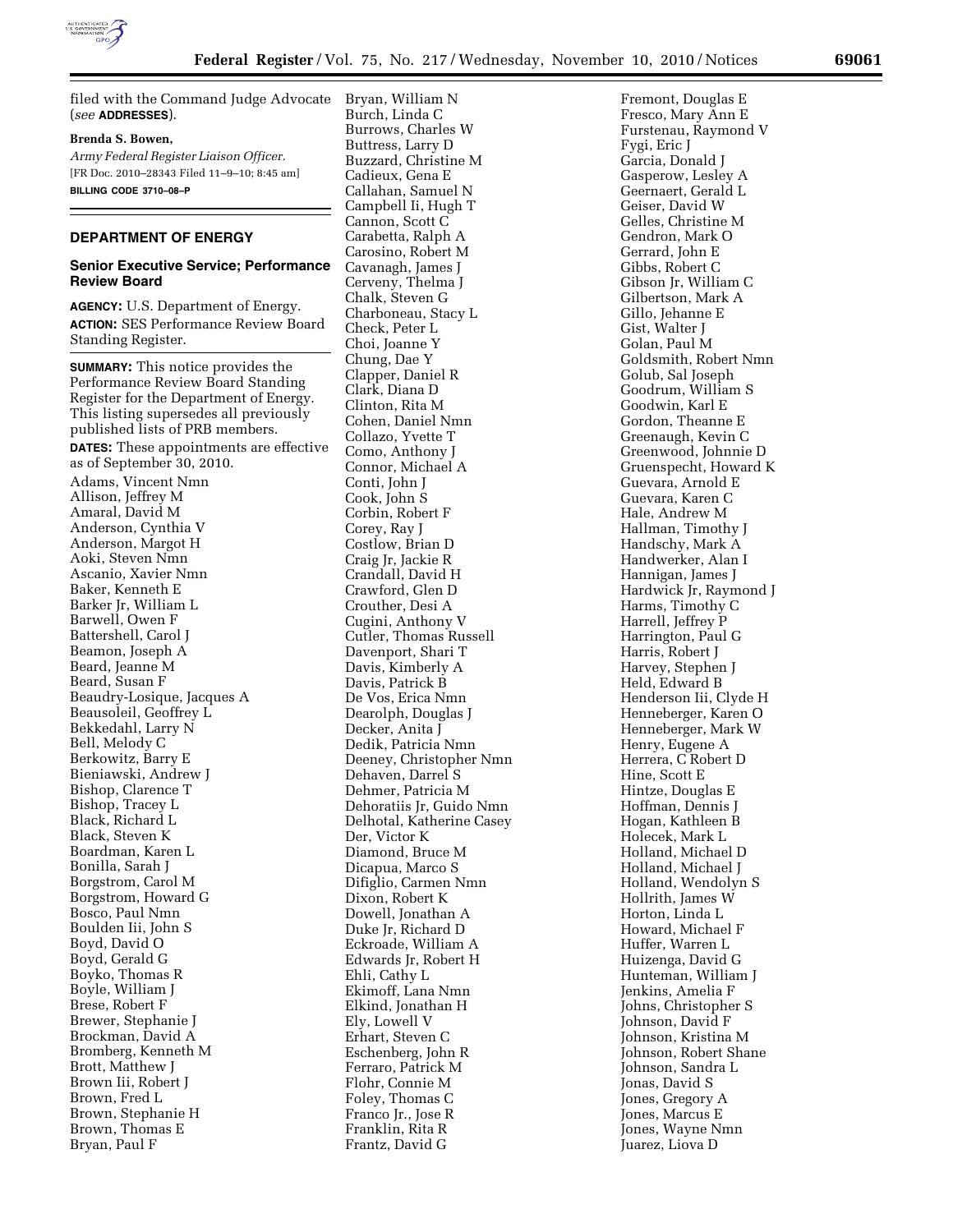Kaempf, Douglas E Kane, Michael C Kaplan, Stan M Kearney, James H Kelly, Henry C Kelly, Larry C Kenchington, Henry S Kendell, James M Ketcham, Timothy E Kidd Iv, Richard G Kight, Gene H Klara, Scott M Klausing, Kathleen A Kling, Jon Nmn Knoell, Thomas C Knoll, William S Kolb, Ingrid A C Koury, John F Kovar, Dennis G Krahn, Steven L Krol, Joseph J Kung, Huijou Harriet Kusnezov, Dimitri F Lagdon Jr, Richard H Lambert, James B Lange, Robert G Lawrence, Andrew C Lawrence, Steven J Leckey, Thomas J Lee, Steven Nmn Lee, Terri Tran Legg, Kenneth E Lehman, Daniel R Leifheit, Kevin R Leistikow, Daniel A Lempke, Michael K Lev, Sean A Levitan, William M Lewis Iii, Charles B Lewis Jr, William A Lewis, Roger A Lingan, Robert M Livengood, Joanna M Lockwood, Andrea K Lowe, Owen W Loyd, Richard Nmn Luczak, Joann H Lushetsky, John M Lynch, Timothy G Lyons, Peter B Macintyre, Douglas M Mainzer, Elliot E Malosh, George J Marcinowski Iii, Francis N Marlay, Robert C Marmolejos, Poli A Mcarthur, Billy R Mcbrearty, Joseph A Mccloud, Floyd R Mcconnell, James J Mccormick, Matthew S Mcginnis, Edward G Mcguire, Patrick W Mckee, Barbara N Mckenzie, John M Mcrae, James Bennett Meacham, A Avon Meeks, Timothy J Mellington, Stephen A

Mellington, Suzanne P Miller, Wendy L Milliken, Joann Nmn Minvielle, Thomas M Miotla, Dennis M Moe, Darrick C Mollot, Darren J Monette, Deborah D Montano, Pedro A Montoya, Anthony H Moody Iii, David C Moore, Johnny O Moorer, Richard F Moredock, J Eun Mortenson, Victor A Mueller, Troy J Murphie, William E Mustin, Tracy P Naples, Elmer M Nassif, Robert J Nelson Jr, Robert M Neuhoff, Jon W Newman, Larry Nmn Nicoll, Eric G Niedzielski-Eichner, P A Nolan, Elizabeth A O'connor, J Roderick O'connor, Stephen C O'connor, Thomas J O'konski, Peter J Olencz, Joseph Nmn Olinger, Shirley J Oliver, Leann M Osheim, Elizabeth L Ott, Merrie Christine Owendoff, James M Palmisano, Anna C Pavetto, Carl S Pease, Harrison G Penry, Judith M Person Jr, George L Peterson, Bradley A Phan, Thomas H Podonsky, Glenn S Porter, Steven A Powers, Kenneth W Procario, Michael P Provencher, Richard B Purucker, Roxanne E Raines, Robert B Ramsey, Clay Harrison Rhoderick, Jay E Richards, Aundra M Richardson, Susan S Rider, Melissa D Risser, Roland J Rodgers, David E Rodgers, Stephen J Roege, William H Rohlfing, Eric A Russo, Frank B Salmon, Jeffrey T Satyapal, Sunita Nmn Savage, Carter D Scheinman, Adam M Schoenbauer, Martin J Schuneman, Patricia J Scott, Randal S Seward, Lachlan W

Shafik, Christine M Sheely, Kenneth B Sheppard, Catherine M Sherry, Theodore D Shoop, Doug S Short, Stephanie A Silver, Jonathan M Simonson, Steven C Sitzer, Scott B Skubel, Stephen C Smith, Christopher A Smith, Kevin W Smith, Thomas Z Smith-Kevern, Rebecca F Snider, Eric S Snyder, Roger E Spears, Terrel J Sperling, Gilbert P Staker, Thomas R Stallman, Robert M Stark, Richard M Stenseth, William Lynn Stone, Barbara R Strayer, Michael R Streit, Lisa D Surash, John E Sweetnam, Glen E Sykes, Merle L Synakowski, Edmund J Talbot Jr, Gerald L Taylor, William J Thompson, Michael A Thress Jr, Donald F Toczko, James E Tomer, Bradley J Trautman, Stephen J Tucker, Craig A Turnbull, William Thomas Turner, Shelley P Tyner, Teresa M Utech, Dan G Valdez, William J Vavoso, Thomas G Venuto, Kenneth T Waddell, Joseph F Wagner, M Patrice Waisley, Sandra L Ward, Gary K Warnick, Walter L Warren, Bradley S Weatherwax, Sharlene C Weedall, Michael J Weis, Michael J Welling, David Craig Weston-Dawkes, Andrew P Whitney, James M Wilber, Deborah A Wilcher, Larry D Wilken, Daniel H Williams, Alice C Williams, Rhys M Wilson Jr, Thomas Nmn Wood, James F Worley, Michael N Worthington, Jon C Worthington, Patricia R Wu, Chuan-Fu Nmn Wyka Jr, Theodore A Yoshida, Phyllis G